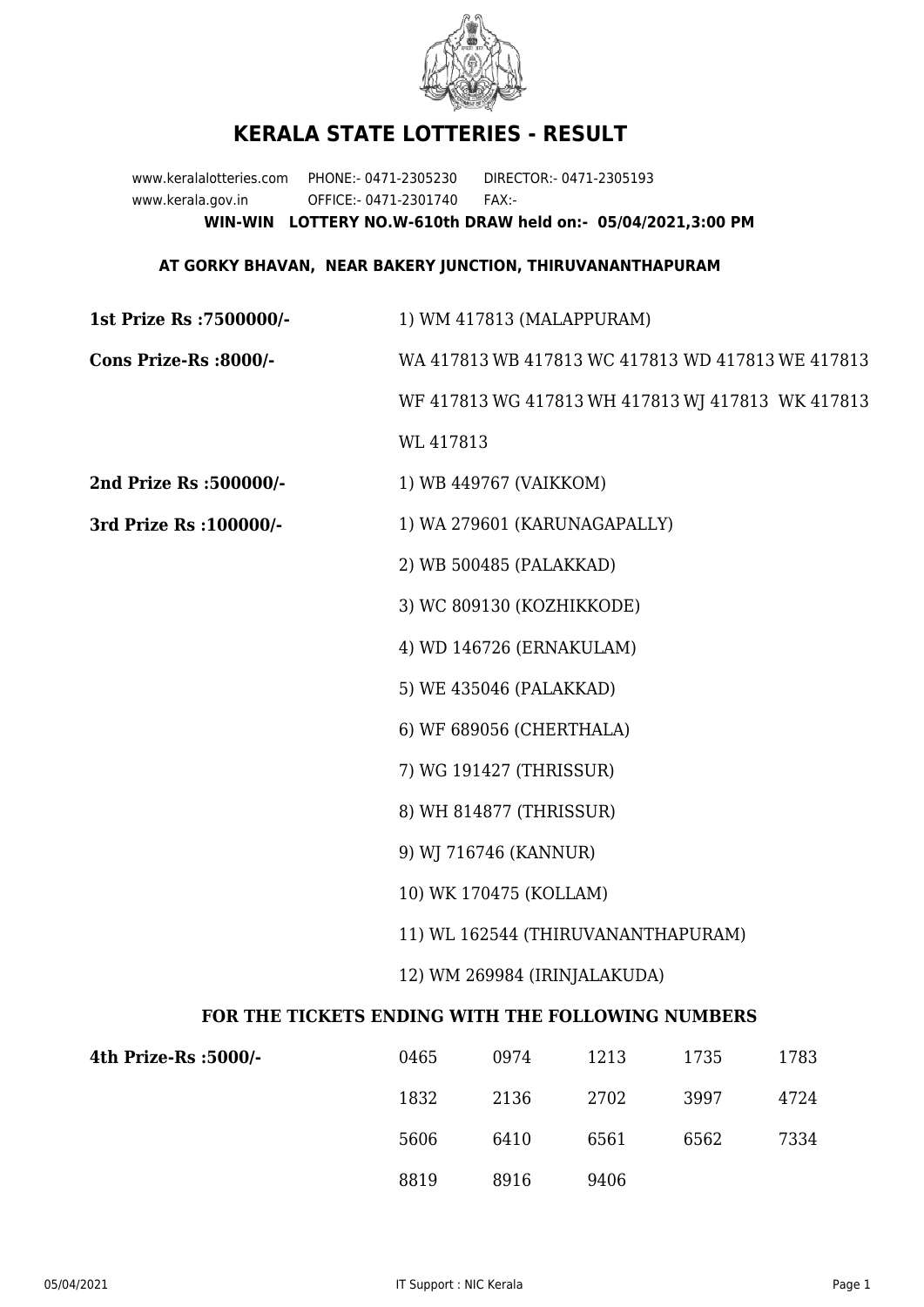| 5th Prize-Rs : 2000/- | 0937 | 0964 | 2464 | 3819 | 4020 |
|-----------------------|------|------|------|------|------|
|                       | 6173 | 6977 | 8798 | 8812 | 9836 |
| 6th Prize-Rs : 1000/- | 0881 | 1028 | 1344 | 1379 | 1585 |
|                       | 1894 | 2556 | 2647 | 4083 | 5060 |
|                       | 5561 | 6268 | 6489 | 8794 |      |
| 7th Prize-Rs :500/-   | 0215 | 0226 | 0251 | 0267 | 0270 |
|                       | 0285 | 0333 | 0483 | 0624 | 0630 |
|                       | 0669 | 0686 | 0716 | 1085 | 1176 |
|                       | 1445 | 1584 | 1667 | 1862 | 1963 |
|                       | 1968 | 2023 | 2070 | 2097 | 2461 |
|                       | 2497 | 2600 | 2780 | 2921 | 2992 |
|                       | 3063 | 3170 | 3237 | 3419 | 3603 |
|                       | 3641 | 3742 | 3766 | 3894 | 3933 |
|                       | 4319 | 4444 | 4466 | 4508 | 4719 |
|                       | 5113 | 5329 | 5467 | 5616 | 5621 |
|                       | 5831 | 6499 | 6501 | 6509 | 6846 |
|                       | 6917 | 7014 | 7176 | 7548 | 7665 |
|                       | 7846 | 7916 | 7973 | 8068 | 8247 |
|                       | 8270 | 8450 | 8519 | 8674 | 8699 |
|                       | 8811 | 8936 | 9116 | 9286 | 9304 |
|                       | 9503 | 9567 | 9764 | 9778 | 9820 |
|                       | 9846 | 9951 |      |      |      |
| 8th Prize-Rs : 100/-  | 0250 | 0422 | 0635 | 0693 | 0838 |
|                       | 0894 | 1073 | 1093 | 1236 | 1361 |
|                       | 1364 | 1419 | 1484 | 1510 | 1530 |
|                       | 1654 | 1689 | 1830 | 1831 | 1861 |
|                       | 1952 | 2014 | 2241 | 2249 | 2306 |
|                       | 2354 | 2381 | 2642 | 2696 | 2728 |
|                       | 2768 | 2806 | 2892 | 2969 | 3047 |